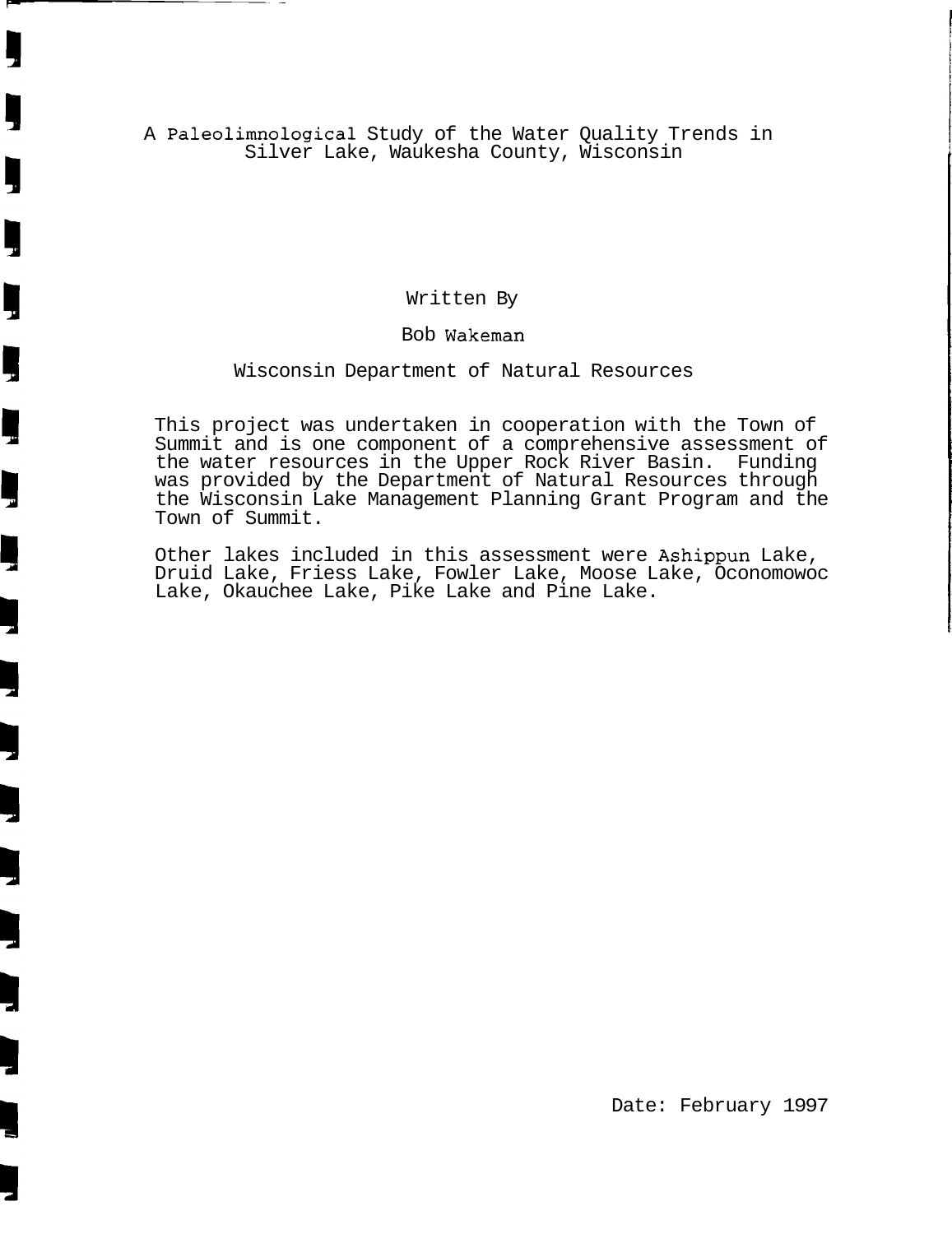## Table of Contents

7 J

| Page            |
|-----------------|
| $\mathbf{1}$    |
| $\mathbf{1}$    |
| 2               |
| 6               |
| 8               |
| 10 <sup>°</sup> |
| 11              |

## Figures

| Figure<br>No.  | Description                                          | Page |
|----------------|------------------------------------------------------|------|
| $\mathbf{1}$   | Map, Silver Lake, Waukesha County                    | 3    |
| $\overline{2}$ | Sediment Accumulation Rate Profile                   | 13   |
| $\mathfrak{Z}$ | Sediment Porosity Profile                            | 14   |
| $\overline{4}$ | Sediment Carbon -Accumulation Rate Profile           | 15   |
| $\mathfrak{S}$ | <b>Sediment</b> Phosphorus Accumulation Rate Profile | 16   |
| 6              | Sediment Iron/Phosphorus Ratio Profile               | 17   |
| $\overline{7}$ | Sediment Diatom Community Profile                    | 18   |
| 8              | Sediment Diatom Accumulation Rate Profile            | 19   |

## **Appendices**

| Appendix No. |                                                                                                                         | Description | Page             |
|--------------|-------------------------------------------------------------------------------------------------------------------------|-------------|------------------|
| 2<br>ス       | Sediment Chemistry Figures 2 - 8.<br>Tabulated Sediment Results<br>Tabulated Sediment Chemistry Accumulation<br>Results |             | 12.<br>20<br>25. |
| Objective    |                                                                                                                         |             |                  |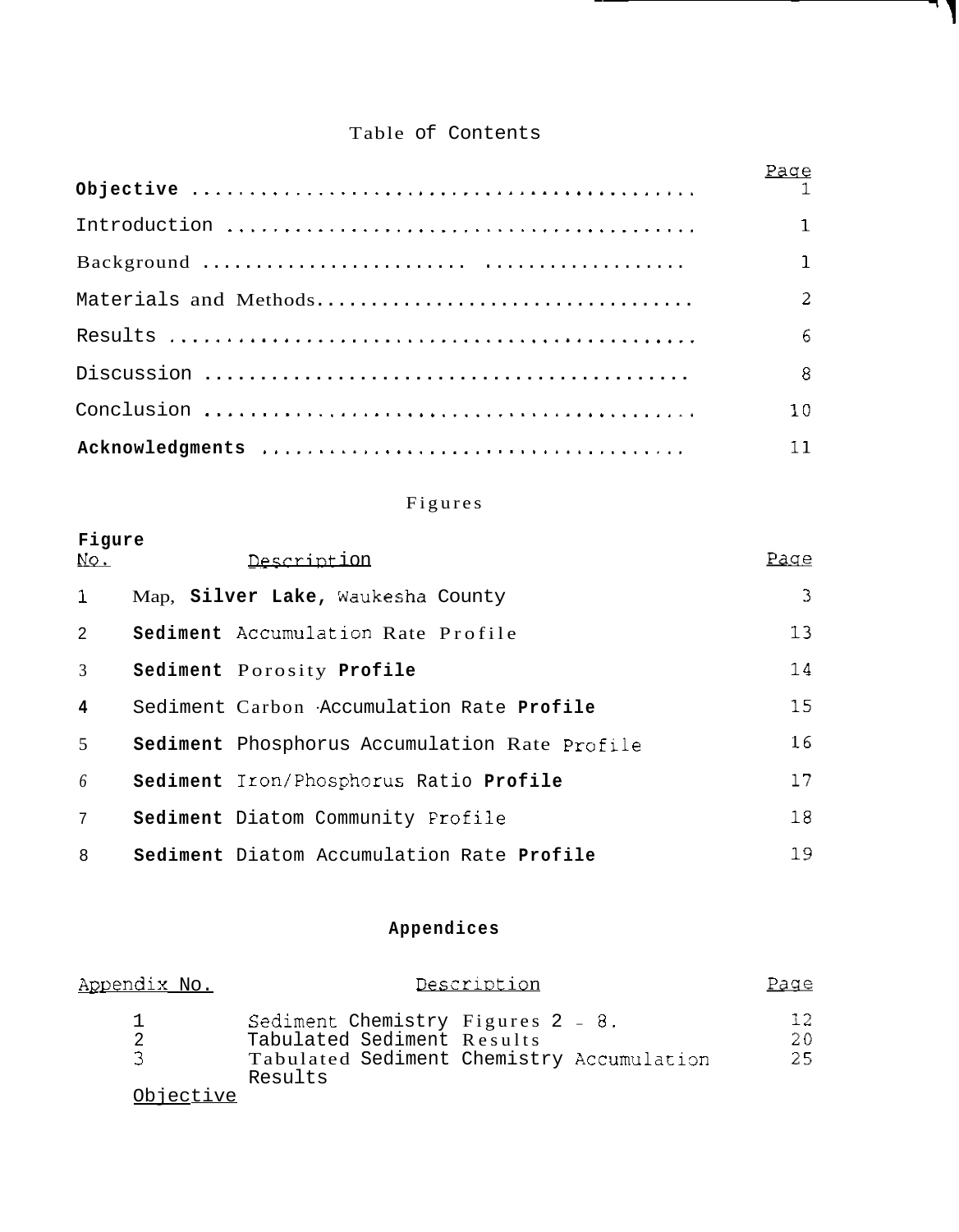#### Obiective

E

Ŋ

 $\Box$ 

 $\blacksquare$ 

I,

**This** study's **objective** was to **determine** the **water quality** trends **in** Silver **Lake, dating** back to presettlement **times** (early 1800's). **<sup>A</sup>**sediment core **was collected dated using Lead-210** to determine **sediment age and** accumulation **rate.** Total **carbon, organic** carbon, organic nitrogen, total phosphorus, **total** iron **and** total **manganese were** also **analyzed. Diatom** frustules **were identified in the core.**  Known changes **in watershed** landuse activities from early settlement **to** the present were **correlated with changes in**  sedimentation **rates**, sediment **chemistry** and changes in water quality **inferred** from the changes in the **diatom** community composition.

#### Introduction

Silver Lake is located in the southwest portion of Waukesha Count-y, **in southeastern** Wisconsin. It's **a seepage lake,** and is oligotrophic (slightly productive). It is 222 acres, 44 feet deep and has **a** drainage area is **1,154** acres **resulting** In a **direct**  dralnage area to lake area ratio of 5.2 to **1.** The 1390 land use in the **direct drainage area** is summarized in **table 1.** 

| Land Use Type    | Percent | Acres |
|------------------|---------|-------|
| Developed        | 36.4    | 420   |
| Agriculture/Open | 33.8    | 390   |
| Woodlands        | 5.7     | 77.3  |
| Wetlands         | 5.4     | 73.8  |
| Water            | 16.6    | 191.6 |

Table 1. 1990 **Land** use in the **direct** drainage **area** cf Sillrer **Lake, Waukesha** County, Wisconsin.

#### Background

Very little water quality information is currently available for Silver Lake. The Town of Summit has hired the United States, Department of the Interior, Geological Survey to collect water quality information on an annual basis. This work started in 1992 and is scheduled to continue through 1996. Insufficient data exists to determine long-term trends in water quality.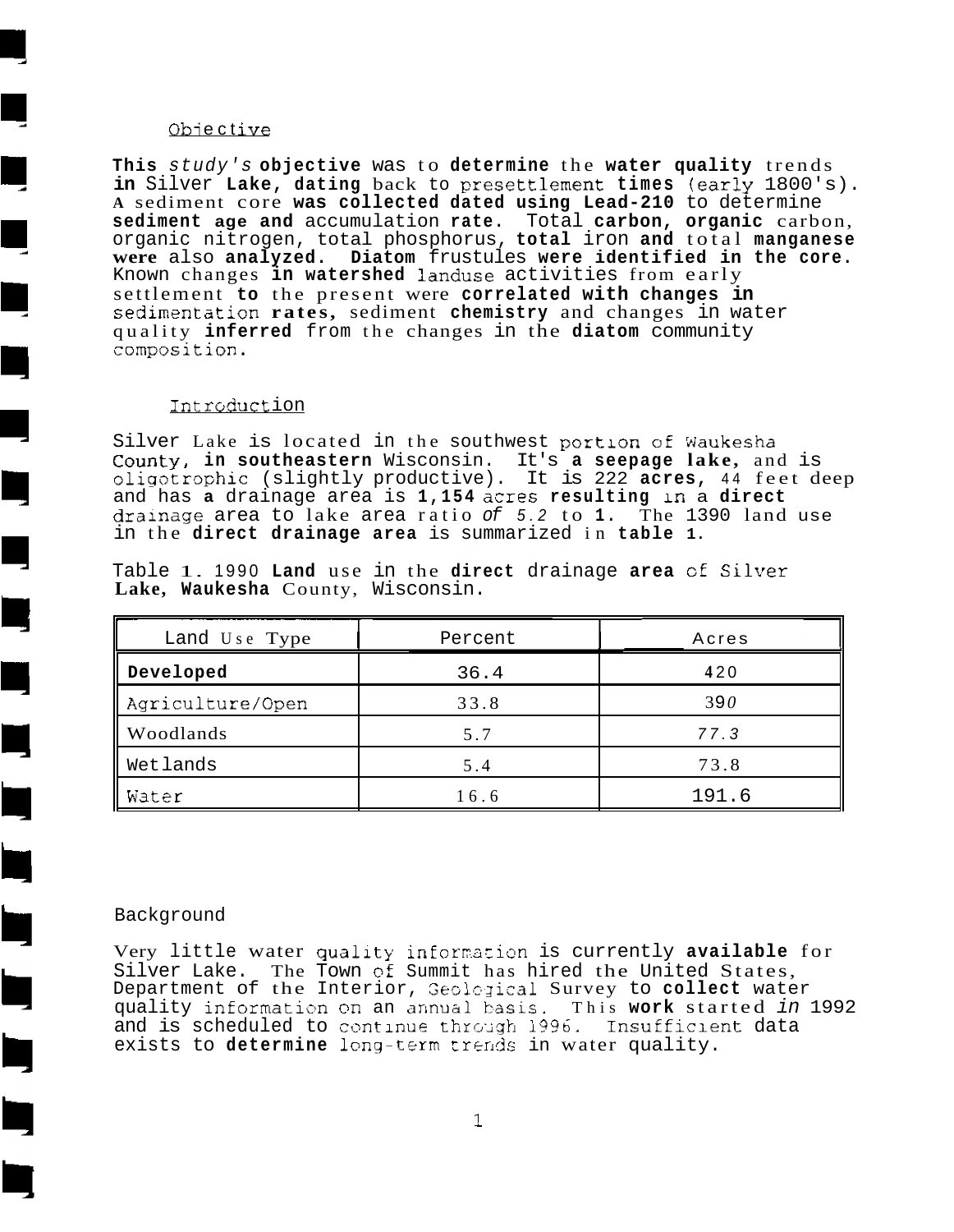

**Figure 1. Silver Lake Map** 

5

Ļ

ą

ı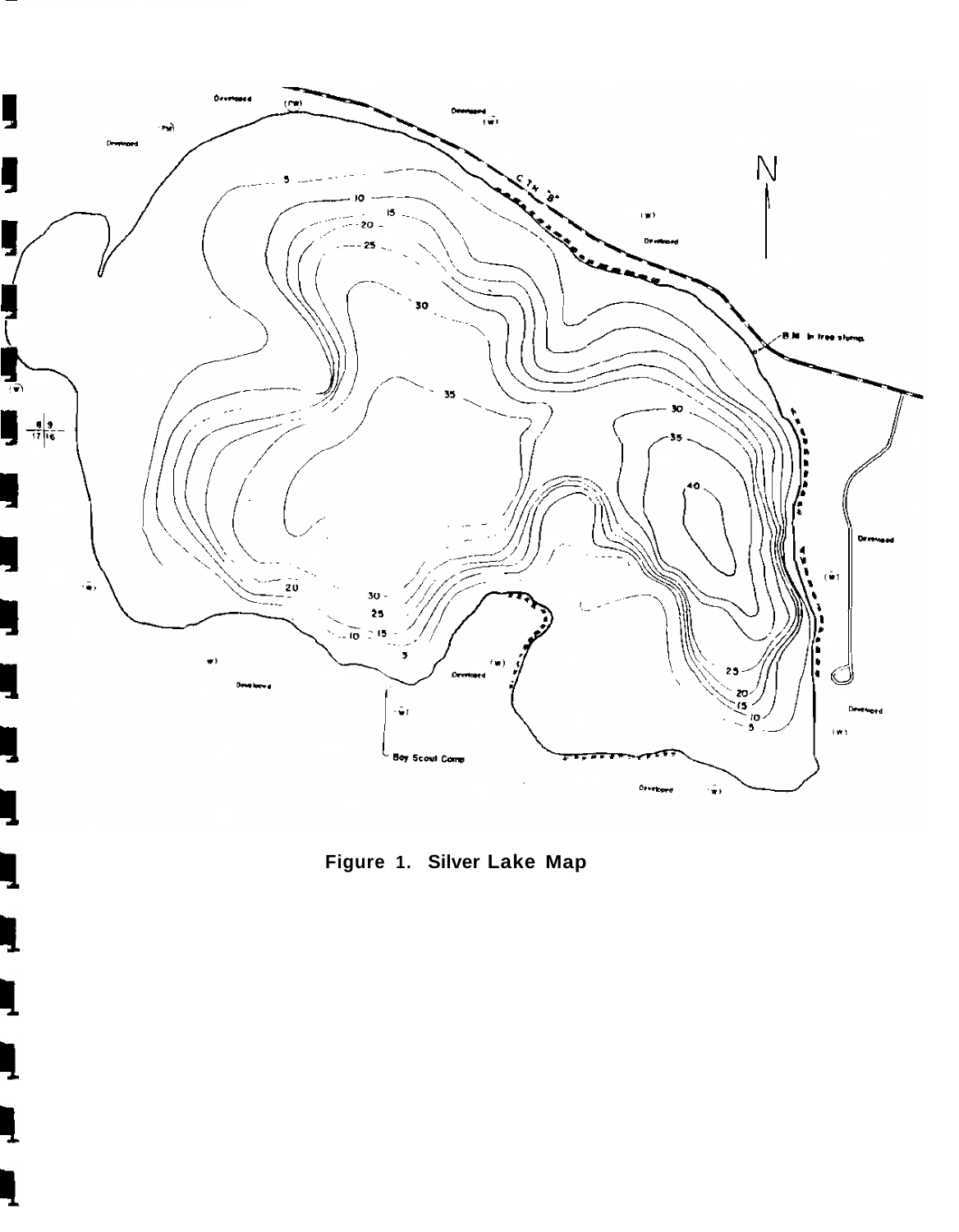#### Lead-210 **(Aging Sediment Samples)**

L

Geochronology **with** the **naturally** occurring Lead-210 is **based** on the **principle** that the **isotope has been continuously** delivered **to the** earth's surface and undergoes continuous **radioactive decay**  following incorporation into steadily accumulating sediments. The **activity** of **Lead-210 in a sediment sample was used to determine**  the age of the sample. Lead-210, a weak beta emitter with low **activity and is not readily detected therefore,** Polonium-2lO, is **actuaily measured.** Polonium-210 **is the** alpha **emitting granddaughter of Lead-210,** and can **be used** to represent **the** actual **Lead-210** activity **in** each **sample** because **the** two isotopes **are assumed** t~ be in seqular **equilibrium.** The **daughter** is used because in an acidic solution it **will spontaneously** plate on to **a**  copper **disk,** which can then *be* **counted** on a high **resolution** alpha spectrometry **system. A yield monitor,** Polonium-208, is added to **each sample so that the** exact **activity of Polonium-210 can** be determined. The activity of Lead-210 at the **time** of sediment **sampling is calculated from the count** rat?s **corrected for** counting **background,** growth and decay, counting efficiency and recovery of the yield monitor.

The **sediment** accumulation rate 1s expressed as an accumulation of a mass cf sediment (gmicm2/yr) rather than as **an** accumulated **depth.** Since layers of **sediment** will become compacted by the **addition** of **new** sediment the depth can **not be used** to **determine accumulation rates. Sediment mass is** used to **determine accumulation rates** since no **mattex** how **compacted** a layer becomes it's mass **will** remain.

The **rate of** sediment **accumulation will vary** depending **on the sampling location in the** lake. The greatest accumulation rate occurs **at** the maximum depth because of the lateral movement of sediment from shallow depths towards *the* deepest part of the lake !sediment focusing) .

#### Total Iron and Total Manganese **Analysis**

Analysis of the Total Iron, and Total Manganese in the sediment was done using a acid digestion followed by analysis with a Atomic Absorption Analyzer. A known quantity of dried and ground sediment was digestrd using nitric acid and hydrogen peroxide. Following heated digestion the solution is filtered, and brought up to a known volume manganese. This solution is then analyzed for iron and

The ratio of iron to manganese is used to assess the presence of pxygen in the hypolimnion of a lake. In addition the ratio of iron **to** phosphorus can be used to indicate periods of erosion in the watershed.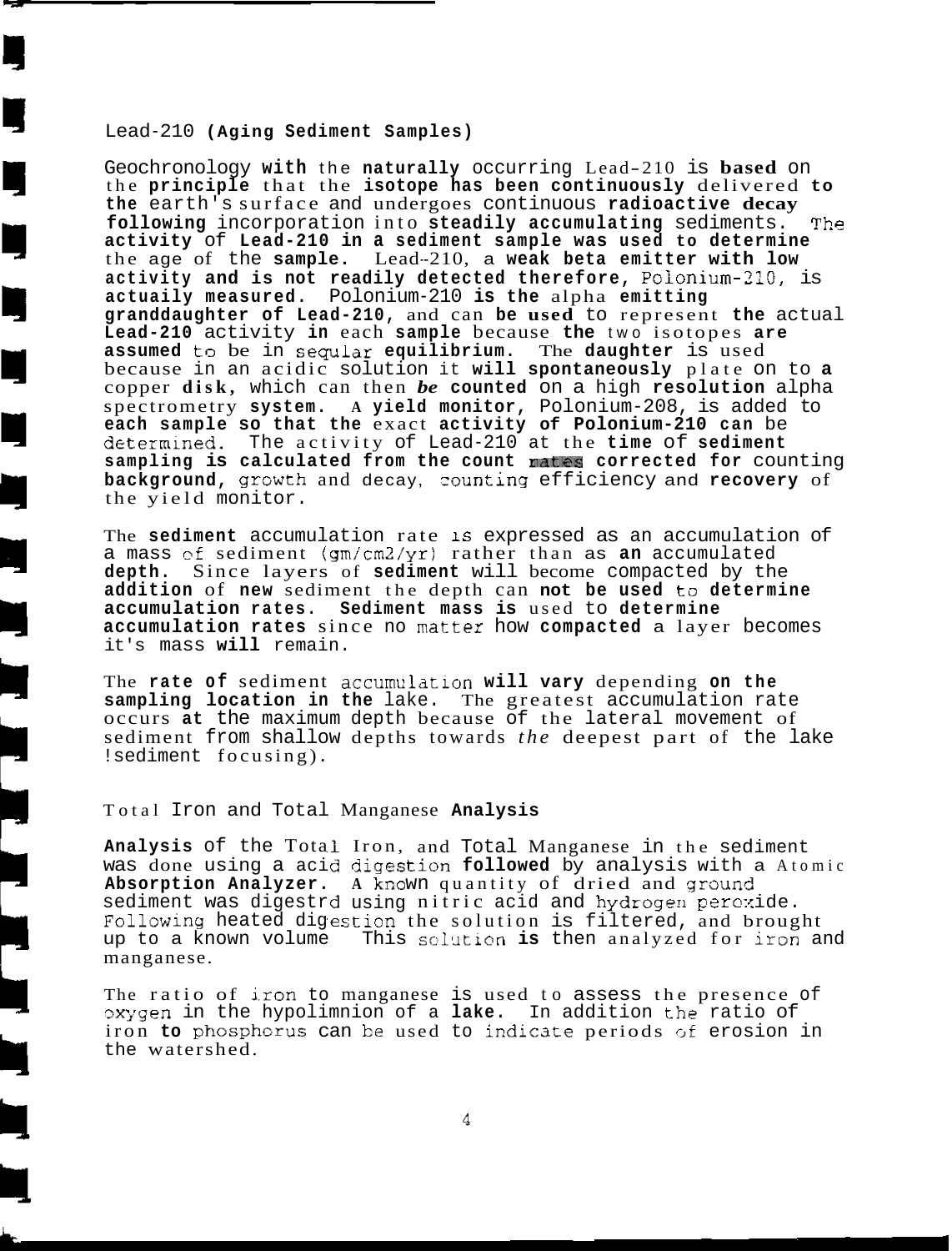#### **Carbon** and Nitrogen **Analysis**

Total **carbon,** organic **nitrogen** and organic **carbon** are **measured** in a **Carlo Erba** Elemental **Analyzer 1106.** The technique **used** is flash **combustion.** The **samples** are held in a **lightweight** tin container and **dropped** at **preset intervals** of **time** into **a** vertical quartz tube, **maintained** at 1,030 **degrees** celsius ('C), **through** which a constant **flow** of **helium is** run. **When** the **samples** are introduced, the helium **stream is temporarily enriched with pure** oxygen. **Flash combustion takes** place, primed **by** the oxidation of the container. The **individual components** are then **separated** and **eluted** as **N1,**  CO,, and H,O. **They** are measured **by** a thermal conductivity detector, whose **signal is** fed into an integrator with digital **printout** of **peak** area. The instrument is calibrated by combustion of standards of **known elemental compositicn,** A sediment sample of known composition is also **included** in each **sample** run. The inorganic carbon is determined by subtracting the organic carbon from the total carbon in the sample.

The total carbon accumulation rate is a combination of organic and **inorganic carbon (carbonates)** sources. Organic carbon accumulation rates are used to infer overall lake productivity. Productive lakes have more algae, and **aquatic plants** and the sediment organic carbon is higher. Inorganic carbon accumulation rates are useful **in** determining the overall water quality and **the**  The accumulation of inorganic carbon is **typically** found in hardwater or marl lakes which tend to be less productive.

#### Total Phosphorus

**h known** amount of **dried,** ground sediment **is digested** with nitric and sulfuric acids. Following digestion the **soluticn** is filtered, diluted and analyzed with a spectrophotometer.

The iron to phosphorus ratio is used as a surrogate to watershed erosion. As erosion **in** the watershed increases the ratio cf iron to phosphorus also tends to increase. The phosphorus accumulation rate can **be used** alone as an indicator of water nutrient levels. The sediment/water interactions regulating phosphorus are complex and can **make** the **interpretation** of the profile difficult. Therefore, the phosphorus accumulation **rate** is **generally used** as **supportive evidence** with other sediment **parameters.** 

#### Diatcms

**A** known amount of wet sediment is digested with a known amount of hydrogen peroxide and potassium dichromate. Following digestion the residue is washed with distilled water at least four times. **<sup>A</sup>** known amount of **glass** microspheres is added to the sample to more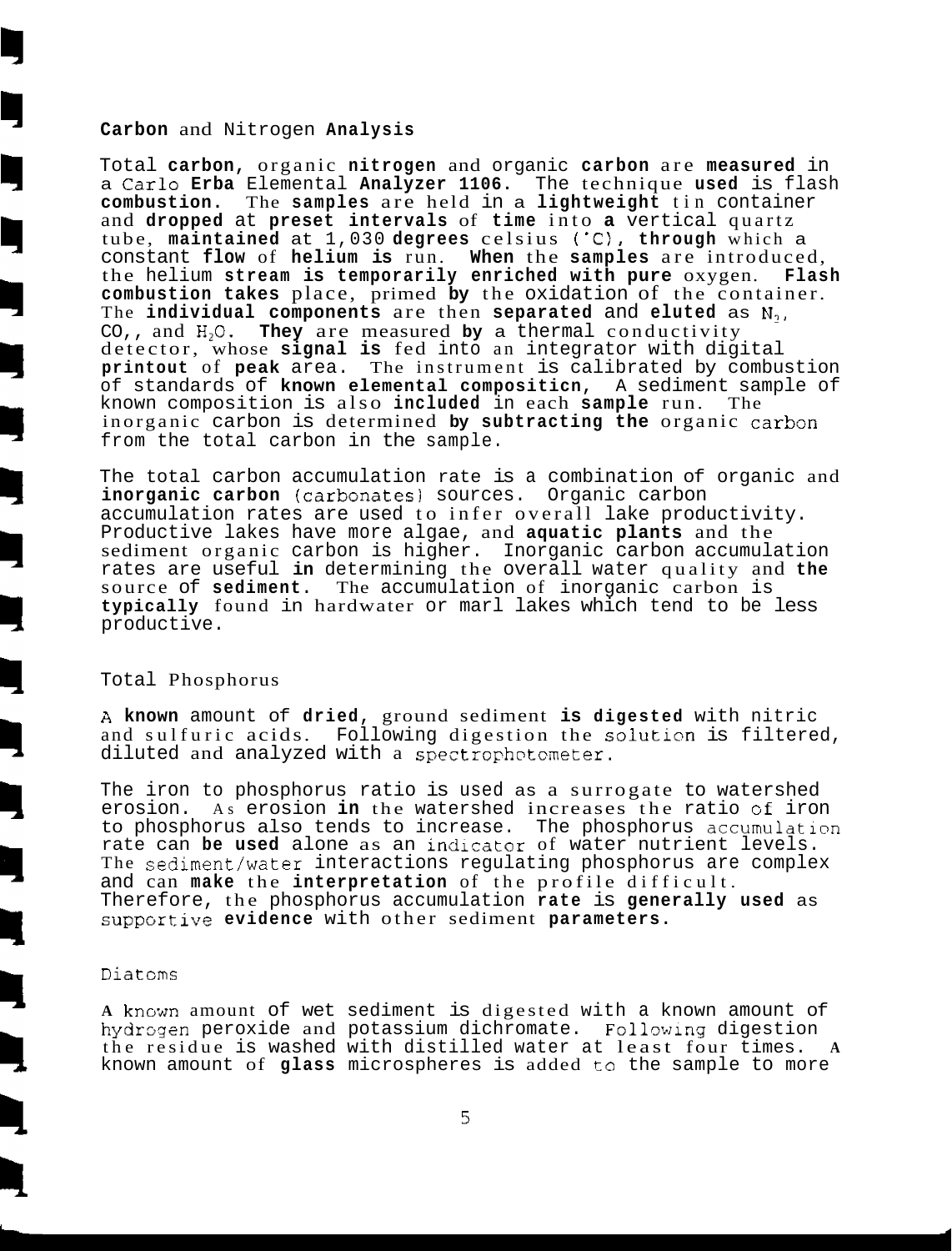accurately deternine **diaton concentrations in** the sample. <sup>A</sup> portion of **the diatom suspension** is **dried** on **a coverslip** and samples arc **mounted** in Hyrax. **A** minimum of **100** frustules were identified **and** counted under oil **immersion objectives (1400X).** 

**Ail** partial valves cont.aining unique features such as **identifiable**  central areas, or ends were tabulated. Counts were made **continuously** *along randomly* **selected** transects and all identifiable fragments were included in the count. When a fragment or frustule could not be identified, it was recorded as unknown and incl.~ded in the total count. **When valve** ends **were**  tabular-ed, the number recorded was divided **by** the **number** of ends **a**  complete frustule would **possess.** Frustules and fragments were caunted if they were **completely** in **the field** of view or in the case when only *a* portion **of** the **frustule** was visible, when the appropriate characteristic was visible in the right half  $\circ$ f the field of view.

The diatom accumulation rate is used as a surroyate to lake productivity. As a lake becomes more nutrient rich and **productive** the diatom accumulation rate also increases. Changes in the diatom community within *a core* can also be used to indicate periods of **changing** ,water quality. The species also **indicate the**  relative water quality. Since the relationship between certain speclcs oi **diatoms a~d** ger:eral water quality **conditions** is kr-own, they provide an excellent tool to determine the historical water qua1 ity changes,

#### Results

Ì

The results are presented as accumulation **rates** rather than concentration for a particular period of time, with the exception of porosity and chemical ratios. The accumulation rate is calculated **by** multiplying the **parameter** concentration **at** a particular *sedinent* depth with the corrssponding calculated Instantaneous sediment accumulation rate. The rate of accumulation gives the most accurate picture of changlng **lake**  conditions. An analogy is a small river flowing into Silver Lake. The conrentration of phosphorus in the water may be very high but if there is little flow in the river the total quantity reaching :he lake is **small,** however if the concentration of phosphorus is *low* **but** the *river* is in flood *stage* then the total amount of phosphorus entering the lake may be very high. While the roncentratl~n **is** irnpm3rtan' it **is** the load to the **lake** or sediment that **LS** cri **tical** t+o measure.

**AppenSix** 1 graphically sunmarizes tne sediment *core* resxlts and appendix 2 contains the sediment chsmistry concentrations for future reference. Appendix 3 summarizes the sediment accumulation results. The sediment core results are truncated at the early 1800's since the lead-210 sediment dating technique is accurate

 $6\overline{6}$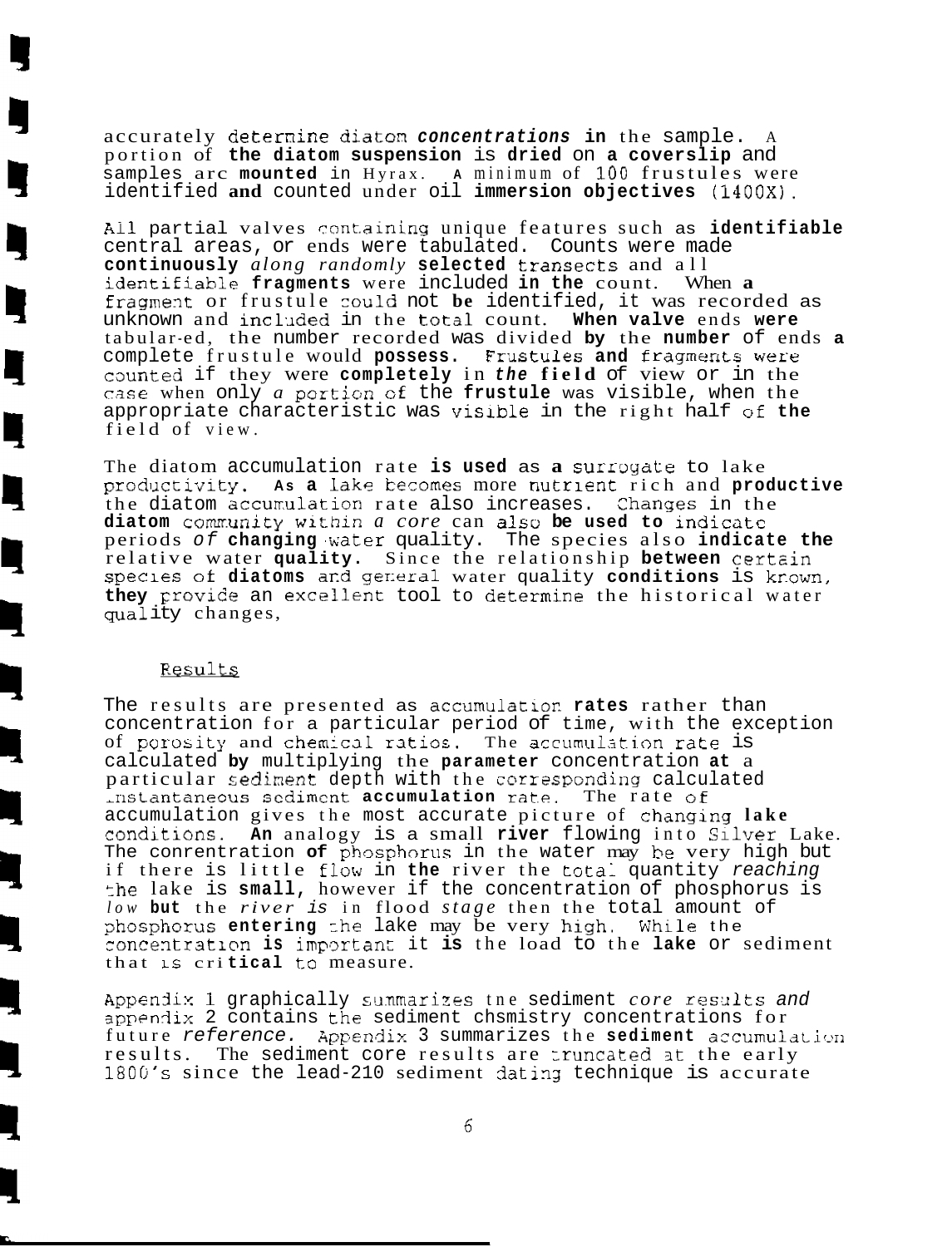for the **last** 150 years. Prior **to** the early 1800's the **dates are**  only marginally **accurate.** 

#### **Lead-210** (Sedimentation Rate)

**Between** 1800 and 1900 the **sedimentation** rate **was** nearly constant 10.016 gm/cm2 /yr) (Figure 2). Since 1900 the **sedimentation rate**  increased to **a peak** of 0.064 gm/cm2/yr **in the** 1940's. The rate then **decreased** in the 1950's to 0.044 gm/cm2 /yr then increased to a secondary peak of 0.056 gm/cm<sup>2</sup>/yr between the 1960's and 1970's **Following** the 1970's the **sedimentation** rate decreased to the present **rate** of 0.028 gm/cm2/yr.

#### Porosity

**Sediment porosity** increased **slightly between** 1800 and 1910's (Figurz 3). Between 1910 and 1930 the **porosity decreased** to a minimum. After the 1930's the porosity **remained** unchanged until the 1960's when the porosity **increased** to the present (1995) value  $0.9580.$ 

#### Carbon Accumulation Rates

The total carbon, **organic** carbon and inorganic carbon accumulation rate **profiles are** the same as the sediment accumulation rate **profile** (Figure **4).** The carbon **accumulation** rate was nearly constant **between** presettlement and the early 1900's. early 1900's **the** carbon accumulation rate increased **substantially**  to a **peak** in the 1340's. The rate **then** decreased in the 1950's followed **by** a secondary **peak** in the 1960's. Following the 1960's the carbon accumulation rate decreased to near presettlement **levels.** 

#### Total **Phosphorus**

The phosphorus accumulation rate peaked in the early 1900's followed by smaller peaks in the 1920's, 1940's, 1960's and the 1980's (Figure 5).

#### Iron/Phosphorus Ratio

**Between** the early 1803's and the 1840's the iron to phosphorus ratio increased (Figure 6). Since the 1840's the ratio decreased to a minimum in the early 1900's. The ratio increased to two **peaks** one in the 1930's and the other in the 1950's. Following the 1950's the ratio decreased to the **present** (1395) level which **is** close to the minimum observed in the early 1900's.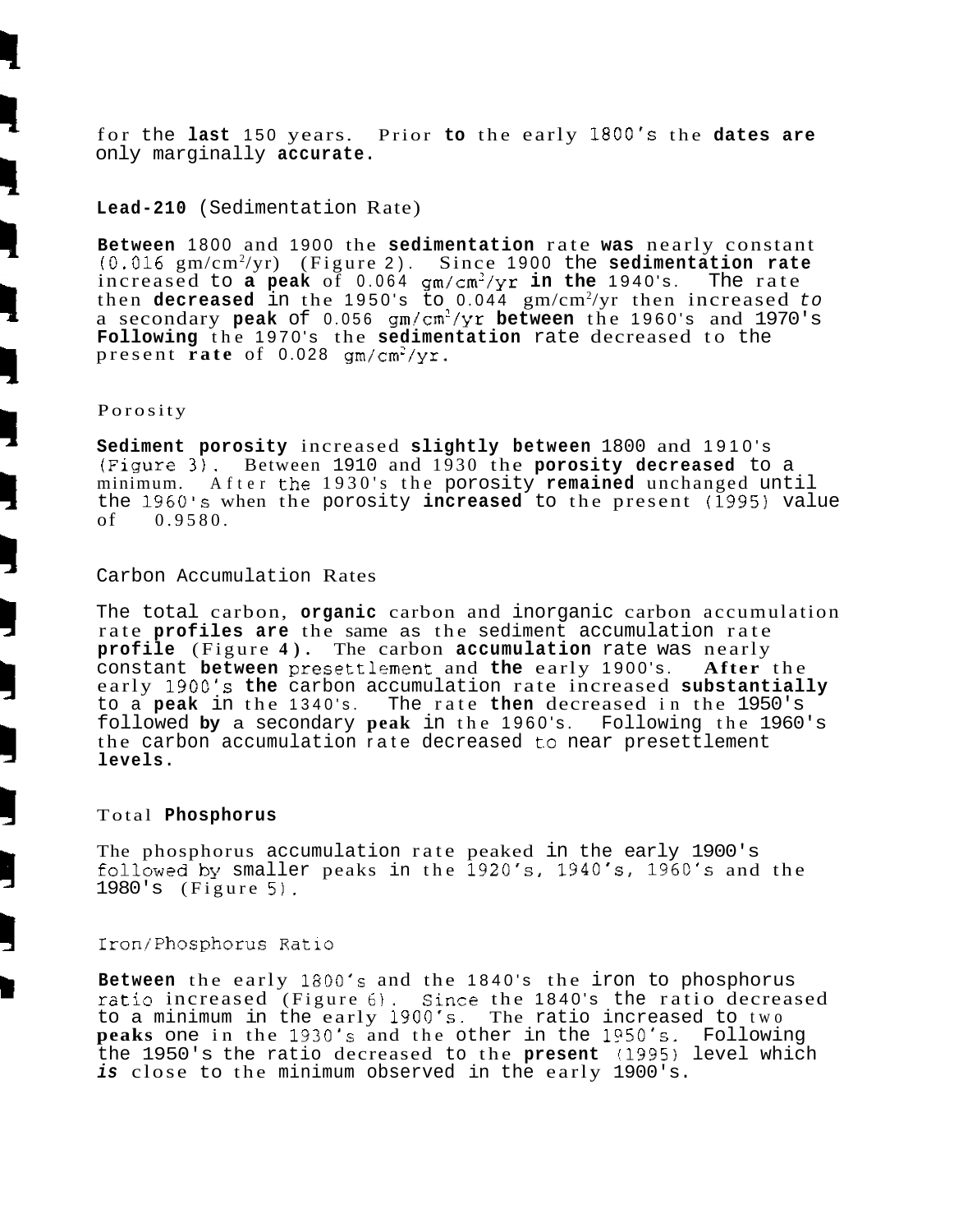#### Diatoms

*Cyclotella michiganiana* was found throughout the core and was one of the most abundant taxa found **(Figure** 7). Oth2r **species** of interest include Staurosira construens, Staurosira construens var. **venter** and *Staurosira* pinnata which are **present** in the core until the mid 1930's. **After** the 1930's **Asterionella** fcrmosa, Fragilaria crotonensis, Aulacoseira *ambigzla* and *Cyclotella glomera* **ta**  increased in **abundance** and are present at the **top** of the core (1995) .

The diatom accumulation rate is shown in **figure** 8 and shows **several** major **peaks** since **the** 1910's. Peaks **occurred** in the 1920fs, **19401s,** 1960's and 1980's. **The** peaks occurred at the **same time** as **the phosphorus** accumulation rate **peaks,** with the exception of the **phosphorus peak** in **the** 1310's *(See* discussion above).

#### Discussion

The follcwing discussion will first focus on the **watershed activites** which were **taking** place at known periods of **time.** This **will** then **be related** to the sediment **core** results to **show** the impact **land** use activites had on the water quality of Silver **Lake.** 

Initial **settlement** of **southeastern** Wisconsin started in **the** 1830's and zontinued through **the** 1850's. German farmers **settled** the area and **cultivated predominately** wheat and lesser amounts of corn, oats and hay. Around the 1880's wheat farming **declined** and farmers turned to ccrn, oats, hay and began to develop dairy herds. By the 1930's agriculture **was** beginning to grow rapidly, and was becoming **mechanized.** Through the 1380's dairy farms **were**  numerous in southeastern Wisconsin. **In** the early 1990's dairy farming has declined and cash **cropplng** which require less labor but can also result in greater soil loss has increased.

From the 1940's to the 1960's there was a tremendous increase in the **population,** especially around the lakes in the Washington, Waukesha County areas. Lake shorelines that were once farmed were being sold for seasonal homes. By 1970 the majority of the shoreline had been developed with seasonal homes.

Continued urbanization of the watershed contributes increased stormwater inputs to the lakes and rivers. Stormwater is the source of nutrients and other pollutants which are conveyed in stcrmsewers directly to the surface waters rather than being filtered in vegetated **drainage** ways.

The results of the sediment analysis **will** be **broken** into **time**  periods which **reflect** either a period of status quo cr periods of substantial change. These periods can then be compared to watershed activities to *see* how the activity on the Land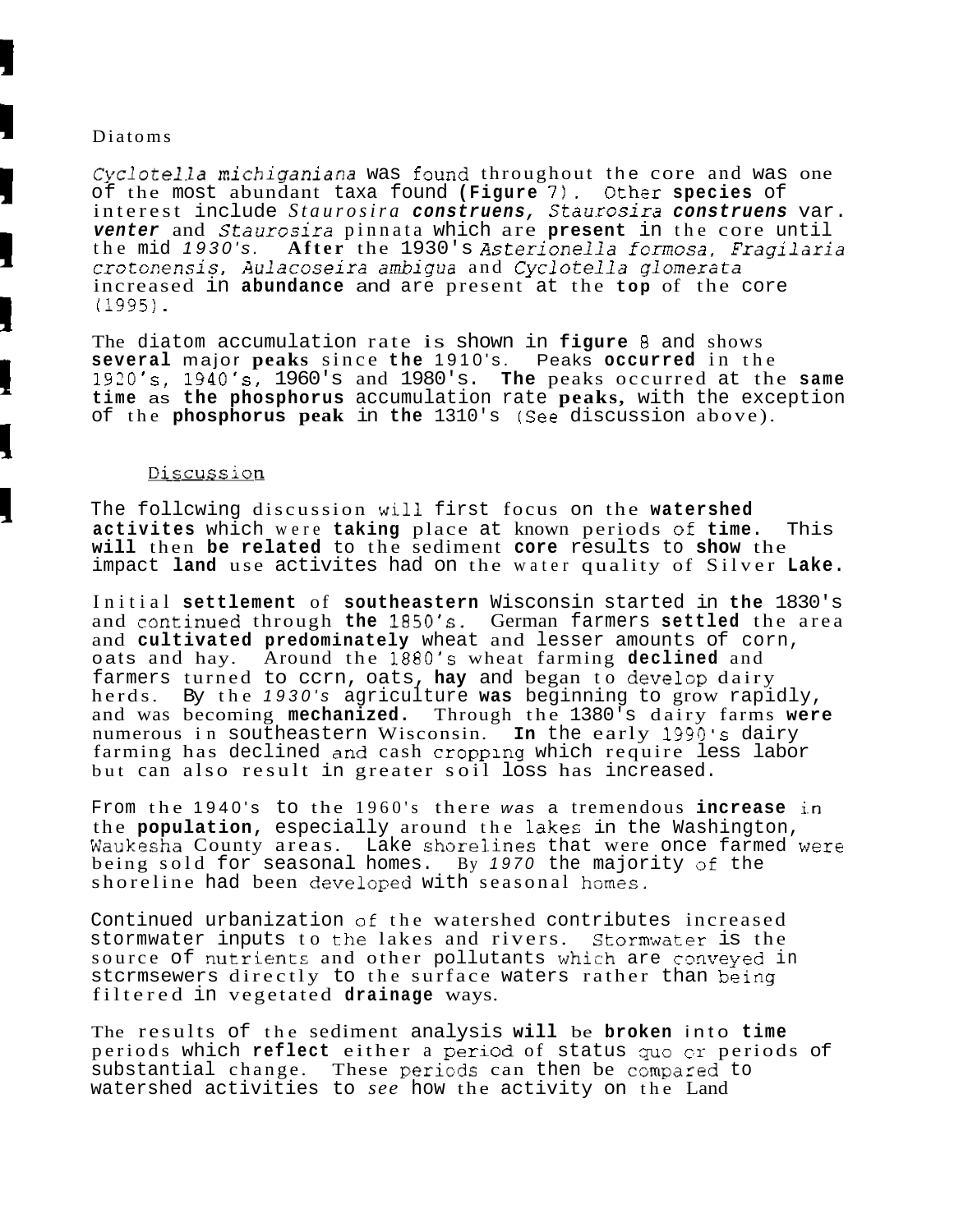**influenced the lake. Table** 2 **summarizes** the **watershed activities**  and **corresponding** sediment core results,

ŀ

| Time Period   | Watershed Activity                                                                                                | Sediment Core Results                                                                                                     |
|---------------|-------------------------------------------------------------------------------------------------------------------|---------------------------------------------------------------------------------------------------------------------------|
| 1800 - 1920   | Presettlement through<br>early settlement<br>conditions                                                           | Low sedimentation rate<br>$0.017$ qm/cm <sup>2</sup> /yr<br>Diatom community                                              |
|               | Major changes in<br>agriculture during this<br>period (wheat farming<br>changing to corn, hay,<br>oats and dairy) | indicate excellent<br>water clarity, low<br>nutrients                                                                     |
| 1920 - 1935   | Agriculture becoming<br>mechanized<br>High agric. yields being<br>demanded                                        | Increase in<br>sedimentation rate,<br>carbon accumulation,<br>iron to phesphorus<br>ratio and diatom<br>accumulation rate |
|               |                                                                                                                   | Uiatom taxa indicative<br>cf increasing nutrient<br>levels                                                                |
| $1935 - 1970$ | Intensive agricultural<br>activity dairy farming<br>booming                                                       | Peak sedimentation rate<br>Diatom indicators<br>suggest elevated                                                          |
|               | Intensive shoreline<br>development                                                                                | nutrient levels                                                                                                           |
| 1970 - 1995   | Rapid population growth                                                                                           | Low sedimentation rate                                                                                                    |
|               | Dairy farming and cash<br>crops still widespread                                                                  | Porosity increasing<br>suggesting decreasing<br>sediment load                                                             |
|               |                                                                                                                   | Carbon accumuiation<br>rate decreasing                                                                                    |
|               |                                                                                                                   | Diatom taxa suggest<br>improving water quality                                                                            |

#### $1800 - 1920$

У

IJ

Į

Į

Ŋ

Ę

Ŋ

ij

Presettlement water quality conditions for Silver Lake were excellent. **The** lake **experienced** a very low sedimentation rate of  $0.017$  gm/cm<sup>2</sup>/yr and had diatom taxa which were indicative of excellent water clarity and low nutrient levels. Conditions

 $\overline{9}$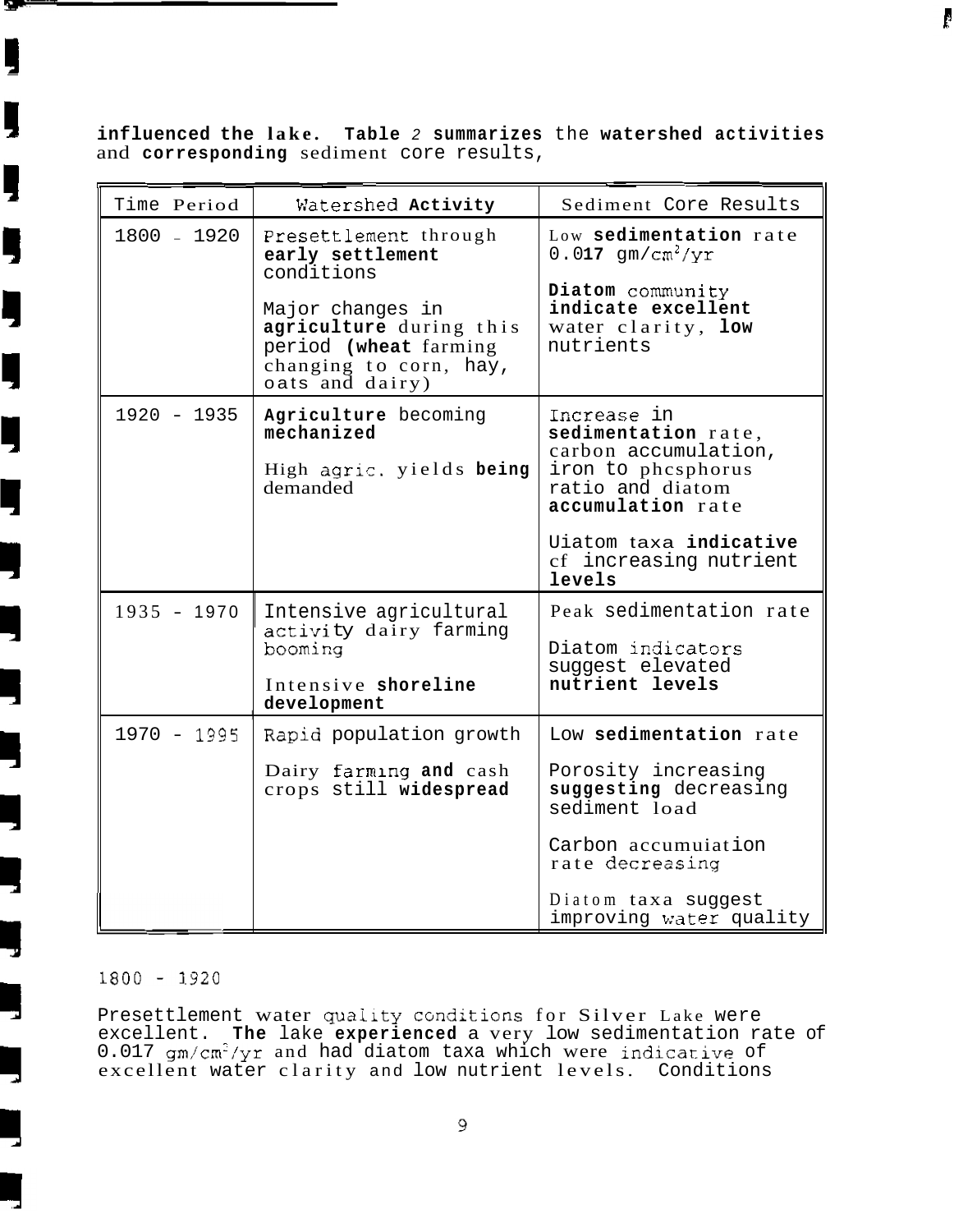**remained** very **good** until the 1920's when a increase in the sedimentation rate, a **decrease** in the **porosity** and an increase **in**  the iron to phosphorus ratio **suggests an** increase in the erosion of the **watershed, probably** due to human **activity.** 

#### $1920 - 1935$

**Wany** of the **sediment chemistry parameters** show a steady **increase**  in accumulation **rates** during this period. The most **important**  change observed **was** in the diatom community **between** the 1920's and 1935. **A** significant decrease **in** the **number** of **species** which indicated good **water** clarity and **low nutrient levels,** and an increase in **species** indicative of **elevated nutrient** levels. The **abruptness** of this change **was** also **seen** in Moose **Lake.** The other **study lakes** had a more gradual transition **between** water **quality**  changes.

#### $1935 - 1970$

**Between** 1935 and the 1970's the **sedimentation** rate **was the** highest corresponding to the period of maximum agricultural activity. The decrease in the 1950's is unexplainable since all of the accumulation rates show a **similar** pattern during this **decade,**  however the porosity profile does not show any significant divergence from it's trend.

#### 1970 - Present

**After** the 1970's **several parameters** have decreasing accumulation rates or values. The sedimentation rate decreases to near presettlement levels, the **porosity** begins to increase suggesting the accumulation of fine **grained** material and the accumulation rate of carbon also decreases during this period. These trends<br>suggest decreasing sediment load and primary productivity. During suggest decreasing sediment load and primary productivity. the 1970's one of the diatom species (Cyclotella michiganiana) indicative of good water clarity begins to increase dramatically while other species *(Aulazoseria ambigua* and **Fragilaria**  *crotonensis)* indicative of **elevated** nutrient levels, **decrease.**  The sediment chemistry and diatom community changes during this period suggesting that the **water** quality of **Silver** Lake **may** be improving.

#### Conclusions

Sedimentation rates, sediment chemistry and diatom indicators suggest that presettlement water quality conditions of Silver Lake was very good. Increased agricultural activity and urban development resulted in a steady increase in the sedimentation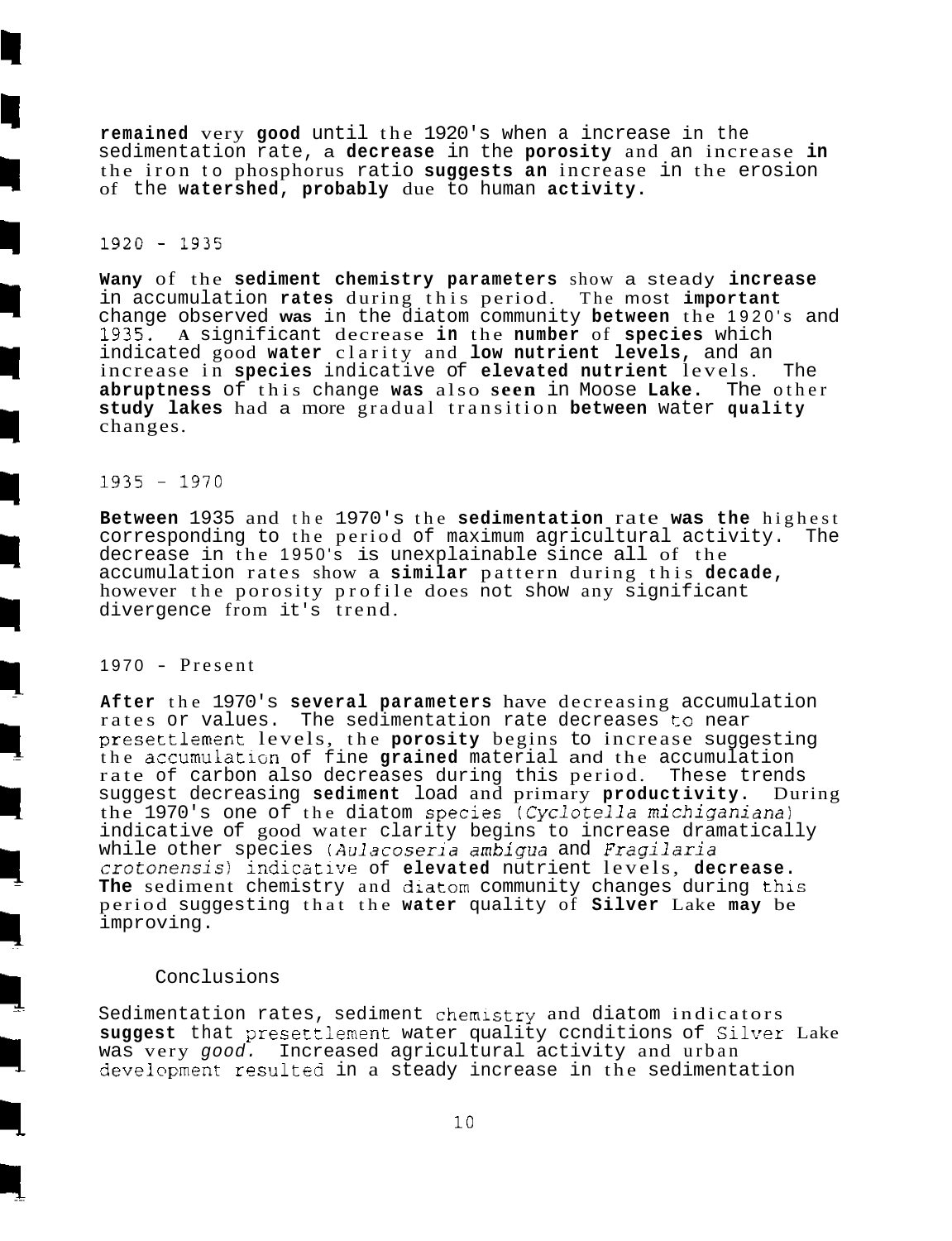**rate** and **nutrient level until** the 1970's **when** the **sedimentation rate decreased.** The diatom community also **indicates there** has **been** a **decrease** in **the** nutrient level **in Silver Lake by** an increase of **species** indicative of good **water clarity** and a reduction of species **indicative** of higher **nutrient** levels.

The management implications of this work clearly point to the need to **manage** nutrient loading to **Silver Lake.** Since **Silver Lake is phosphorus limited every** effort **should** be made **to** reduce the phosphorus **load. Sediment appears** to **be less** of a **problem** than phosphorus **at** the **present time.** 

#### **Acknowledgments**

The author would **like to acknowledge** the assistance of Mr. Paul **Garrison** and **Molli** MacDonald from the **Department** of Natural Resources for **completion** of the **diatom** profiles and interpretation of the **sediment** profiles. Mr. Pat **Anderson from** the Center for Great Lakes Studies for his **assistance in** sediment chemistry analysis and interpretation. Mike Bruch from the Department of Natural Resources for his **assistance in** collection of the sediment core. The Southeastem Wisconsin **Regional Planning** Commission **was very** helpful in **providing** information **on** the **soils,** land use **and**  extent of urban **development** within the **watershed.** Dan **Helsel was**  extremely helpful in **reviewing** drafts of this report and providing constructive comments **on** organization and **content.** The author also **wishes** to **acknowledge** the participation of the **Town** of Summit for participating **in** this study. The results **provide** a **valuable**  amount of information regarding the **importance** of proper land management and should **provide** the District with added information to **influence property** owners to be conscious of their activities.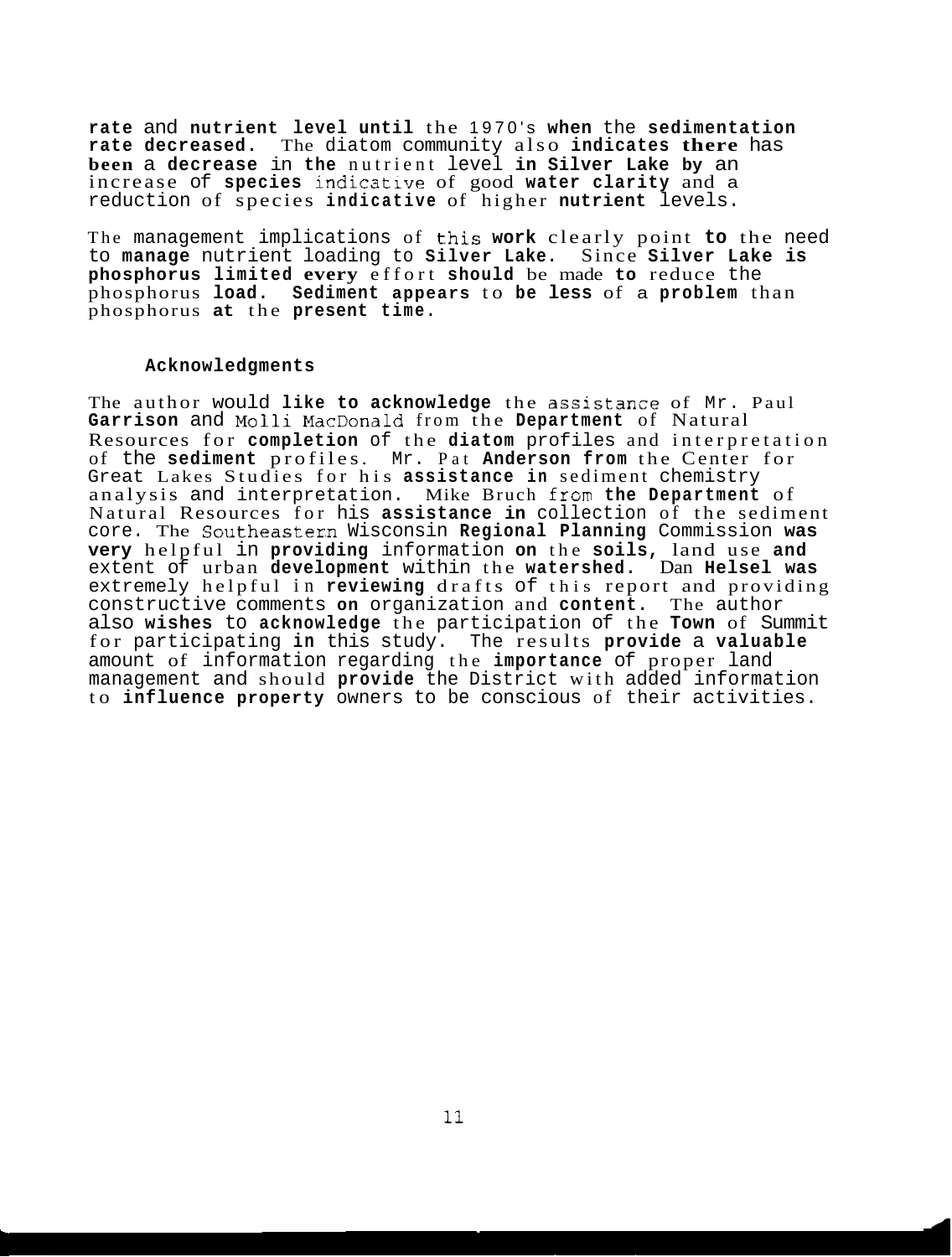## **Sediment Accumulation Rate**

**Silver Lake, Waukesha County** 

Ŋ

Ŋ

Ŋ

Ŋ

Ŋ

L

 $\blacksquare$ 



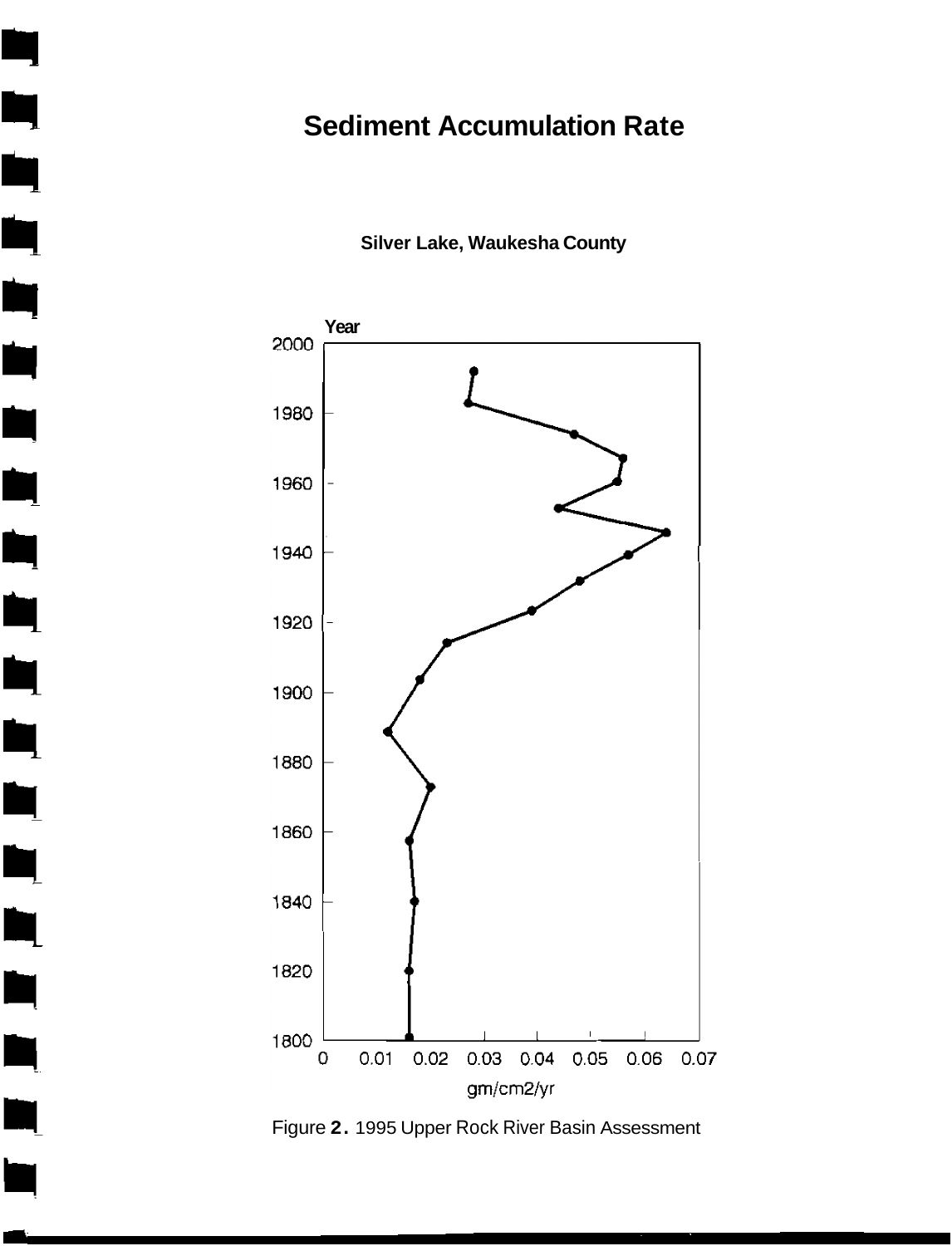# **Porosity**

## **Silver Lake, Waukesha County**



٦

h

 $\blacksquare$ 

þ

È

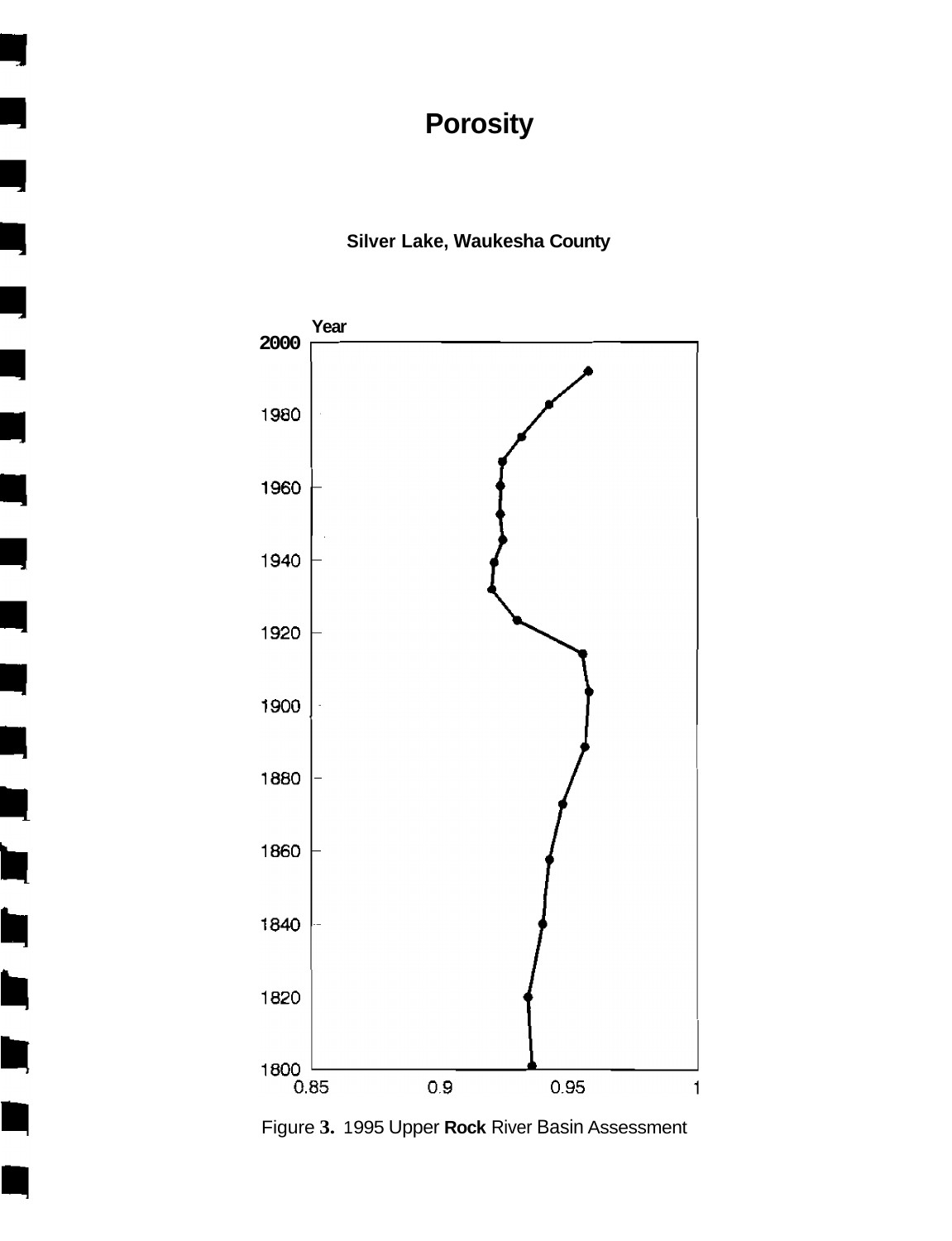## **Carbon Accumulation Rate**

### **Silver Lake, Waukesha County**



Figure **4.** 1 995 Upper Rock River Basin Assessment

k∲<br>S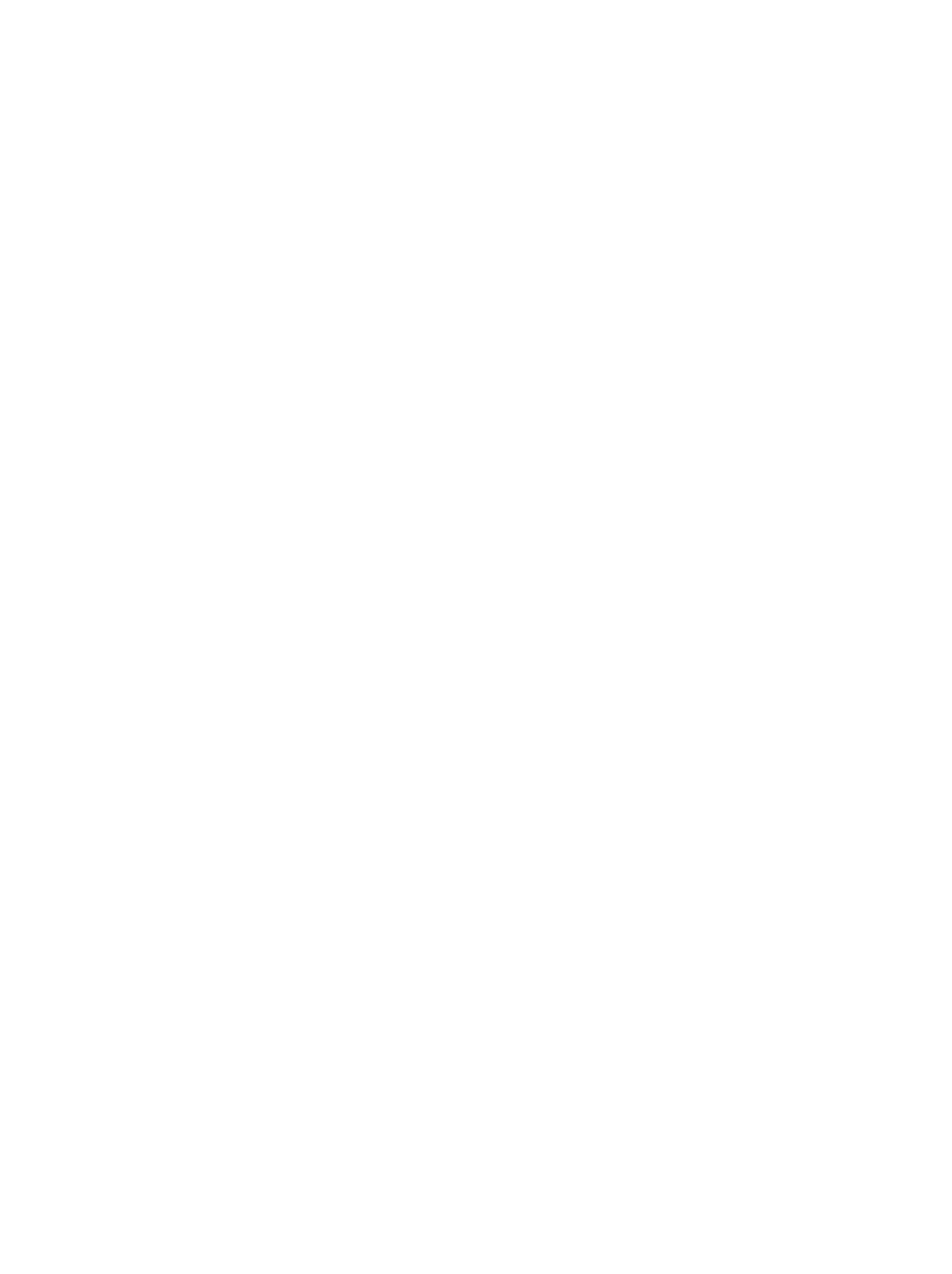# **Iron/Phosphorus Ratio**

## **Silver Lake, Waukesha County**



Figure **6.** 1995 Upper Rock River Basin Assessment

 $\mathbf{1}$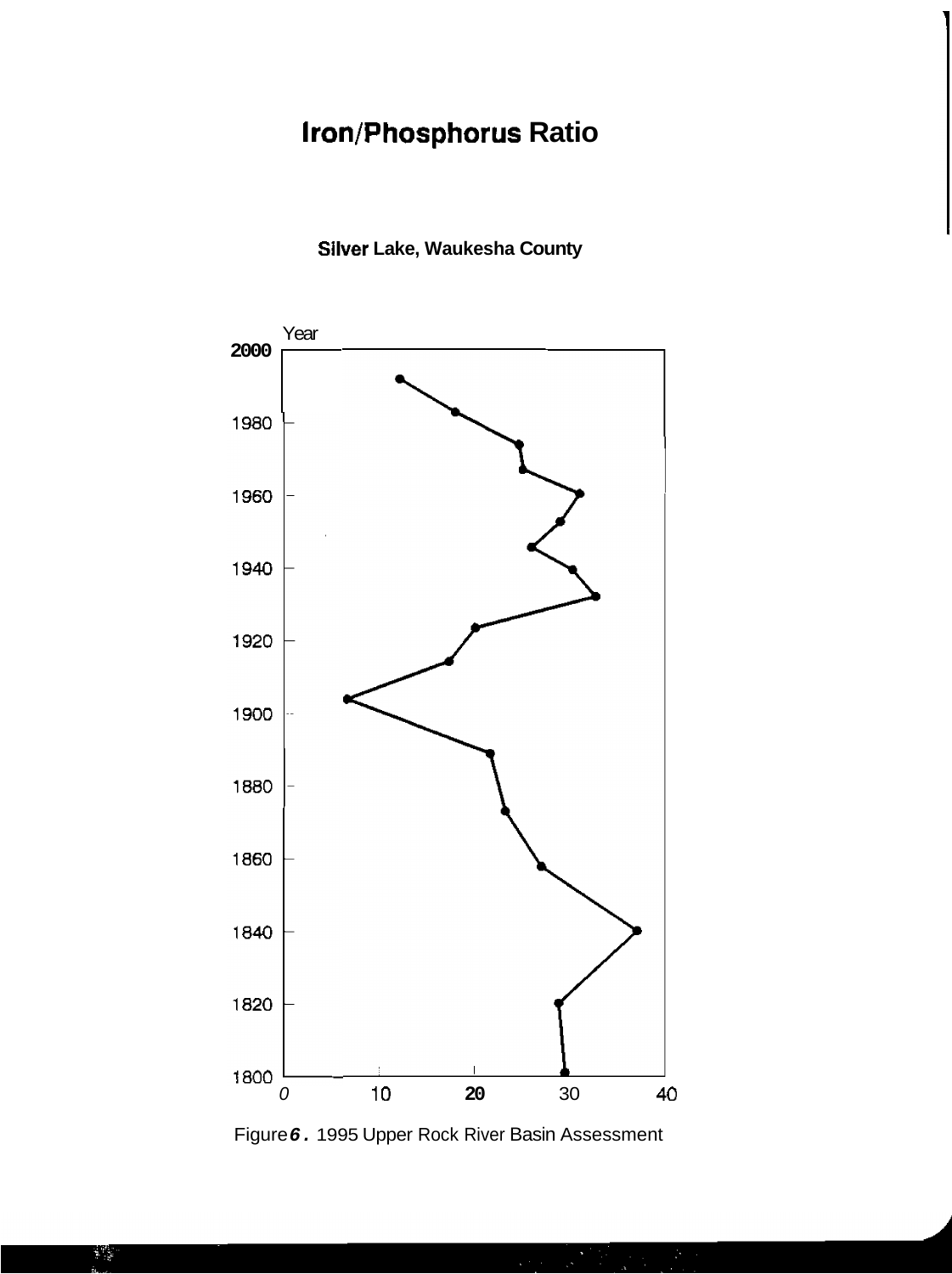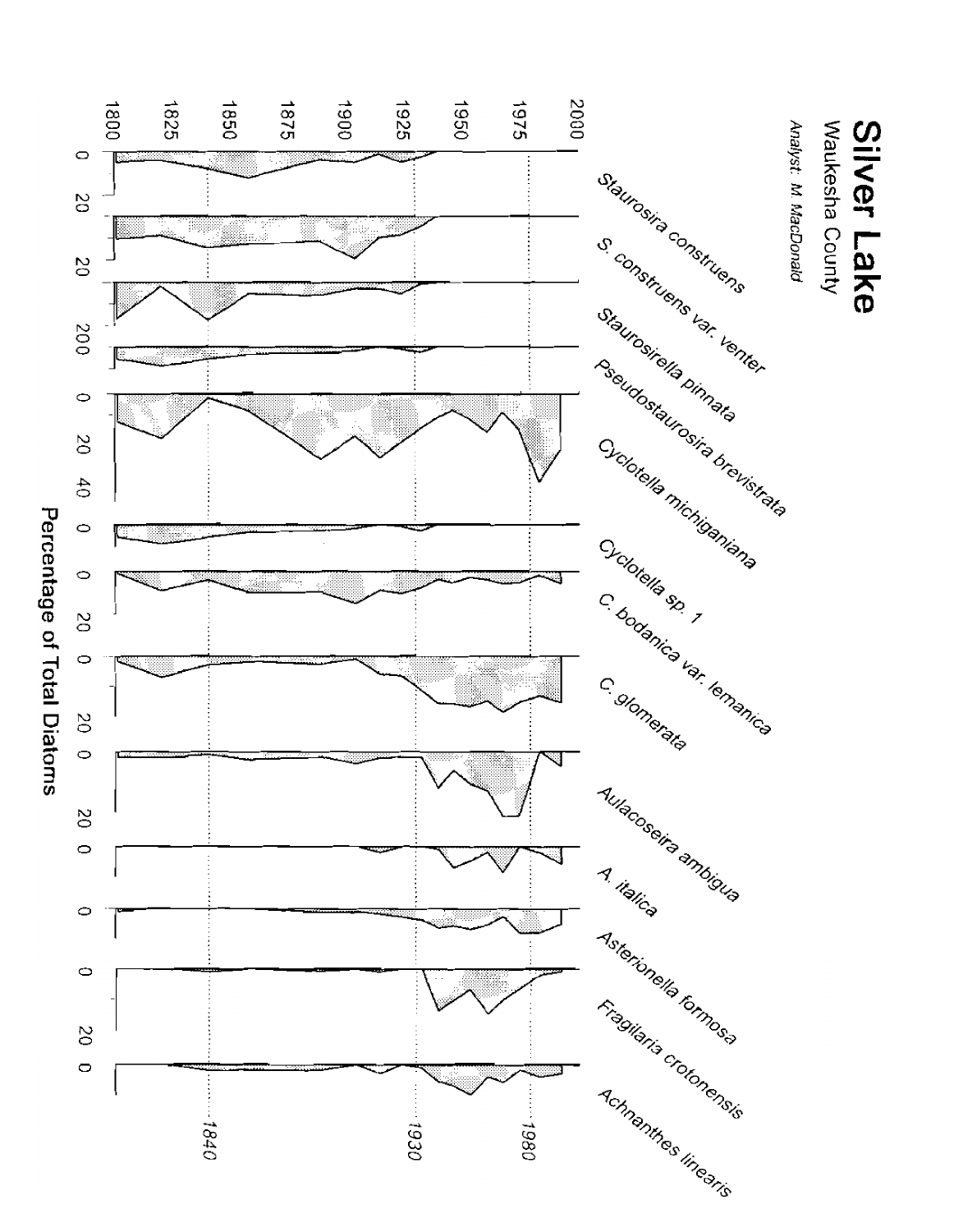# **Diatom Accumulation Rate**

**Silver Lake, Waukesha County** 

ı



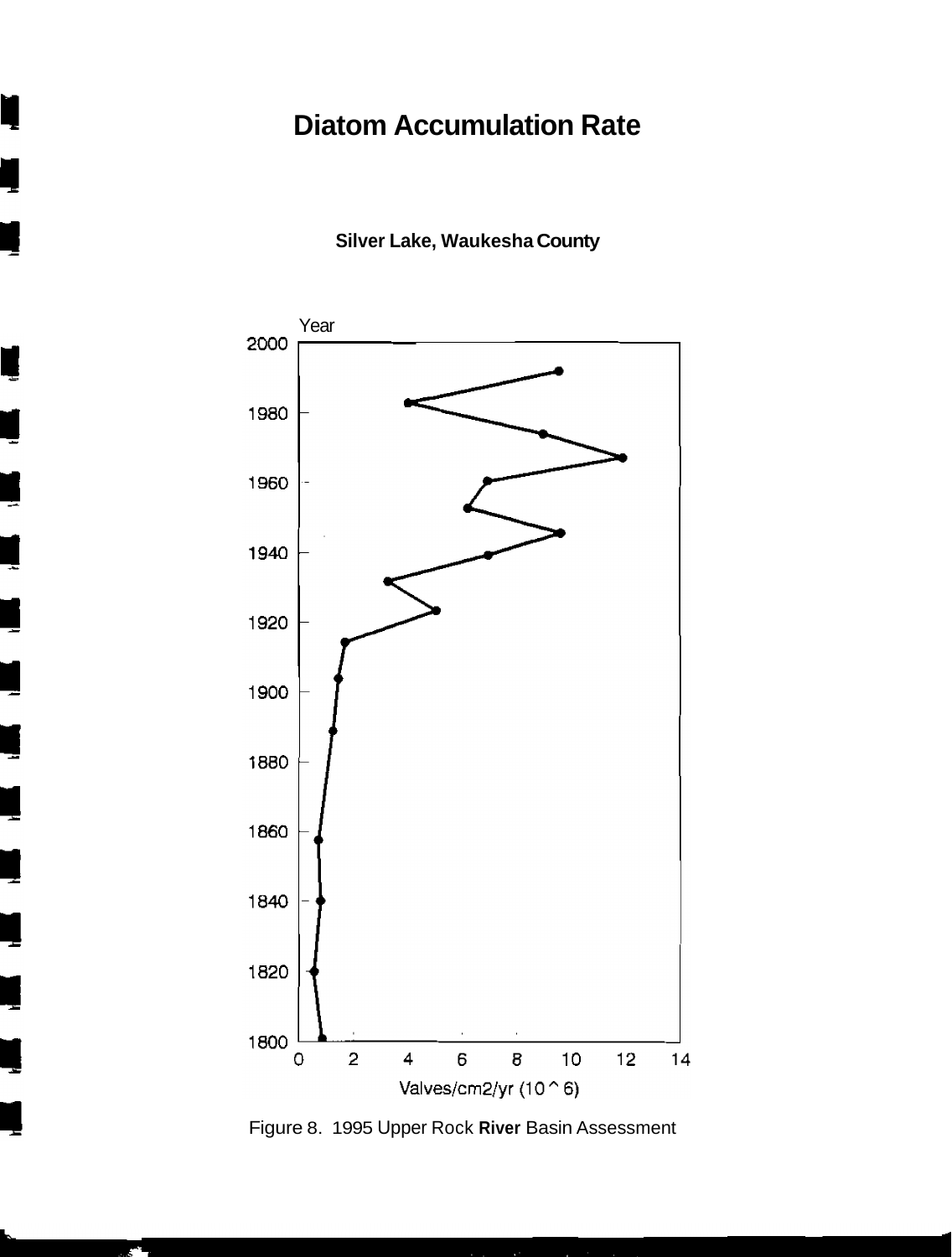|                          |          | Silver Lake, Waukesha County sediment chemistry results. |                 |                                 |                             |            |                 |               |
|--------------------------|----------|----------------------------------------------------------|-----------------|---------------------------------|-----------------------------|------------|-----------------|---------------|
| SEDIMENT<br><b>DEPTH</b> | POROSITY | <b>TOTAL</b><br>PHOSPHORUS                               | TOTAL<br>CARRON | <b>TOTAL</b><br><b>NITROGEN</b> | TOTAL,<br>ORGANIC<br>CARBON | IRON<br>Fe | MANGANESE<br>Mn | YEAH<br>(MID) |
| CID.                     |          | $u \alpha$ am                                            | $WT = 3$        | $WT.$ $8$                       | $WT.$ $\frac{9}{5}$         | ug/gm      | $u g i$ am      |               |
| $0 - 7$                  | D.95803  | 675.                                                     | 15.79           | 1.04                            | 9.76                        | 8243       | 432             | $1091 - 1$    |
| $\mathbb{C}-4$           | 0.94245  | 481                                                      | 14.70           | 0.82                            | 8.40                        | 9698       | 440             | 1982.6        |
| $4 - 5$                  | 0.93164  | 358                                                      | 14.32           | 0.70                            | 7.41                        | 8904       | 426             | 1973.9        |
| $6 - B$                  | 0.92427  | 335                                                      | 14.14           | 0.68                            | 7.41                        | 8485       | 424             | 1967.1        |
| $5 - 10$                 | 0.92342  | 282                                                      | 24.37           | 0.70                            | 7.43                        | 8789       | 410             | 1960.4        |
| $10 - 12$                | 0.92341  | 354                                                      | 14.69           | 0.74                            | 7.50                        | 10345      | 412             | 1952.7        |
| $15 - 14$                | 0.92443  | 368                                                      | 15.30           | 0.79                            | 9.17                        | 9645       | 409.            | 1145.6        |
| $14 - 16$                | 0.92106  | 258                                                      | 15.51           | 0.79                            | B 29                        | 7861       | -379.           | $1939 - 3$    |
| 16 18                    | 0.92016  | 239                                                      | 15.70           | 0.85                            | <b>8.69</b>                 | 7360       | 429             | $1931 - 7$    |
| $15 - 20$                | 0.93004  | 479                                                      | 16.52           | 1.05                            | 0.94                        | 9664       | ?51             | 1923.4        |
| $20 - 22$                | 0.95569  | 672.                                                     | 21.28           | 1.78                            | 16.81                       | 11719      | 293             | 1914.2        |
| $22 - 24$                | 0.95806  | 2004                                                     | 22.02           | $1 - 63$                        | 1311                        | 17756      | 296             | 1903.8        |
| $24 - 26$                | 0.95653  | 637                                                      | 23.07           | 1.88                            | 17.74                       | 13659      | 298             | 1898.8        |
| $26 - 28$                | 0.94796  | 564                                                      | $2b$ $65$       | 1.55                            | 1521                        | 13202      | 381             | 1872.9        |
| $28 - 30$                | 0.94275  | 532                                                      | 20-12           | 1.43                            | 1110                        | 14462      | 786             | 1857.6        |
| 30 32                    | 0.93990  | 429.                                                     | 18.96           | 1.34                            | 13.67                       | 15890      | 380             | 1840.1        |

Silver Lake, Waukesha County sediment chemistry results.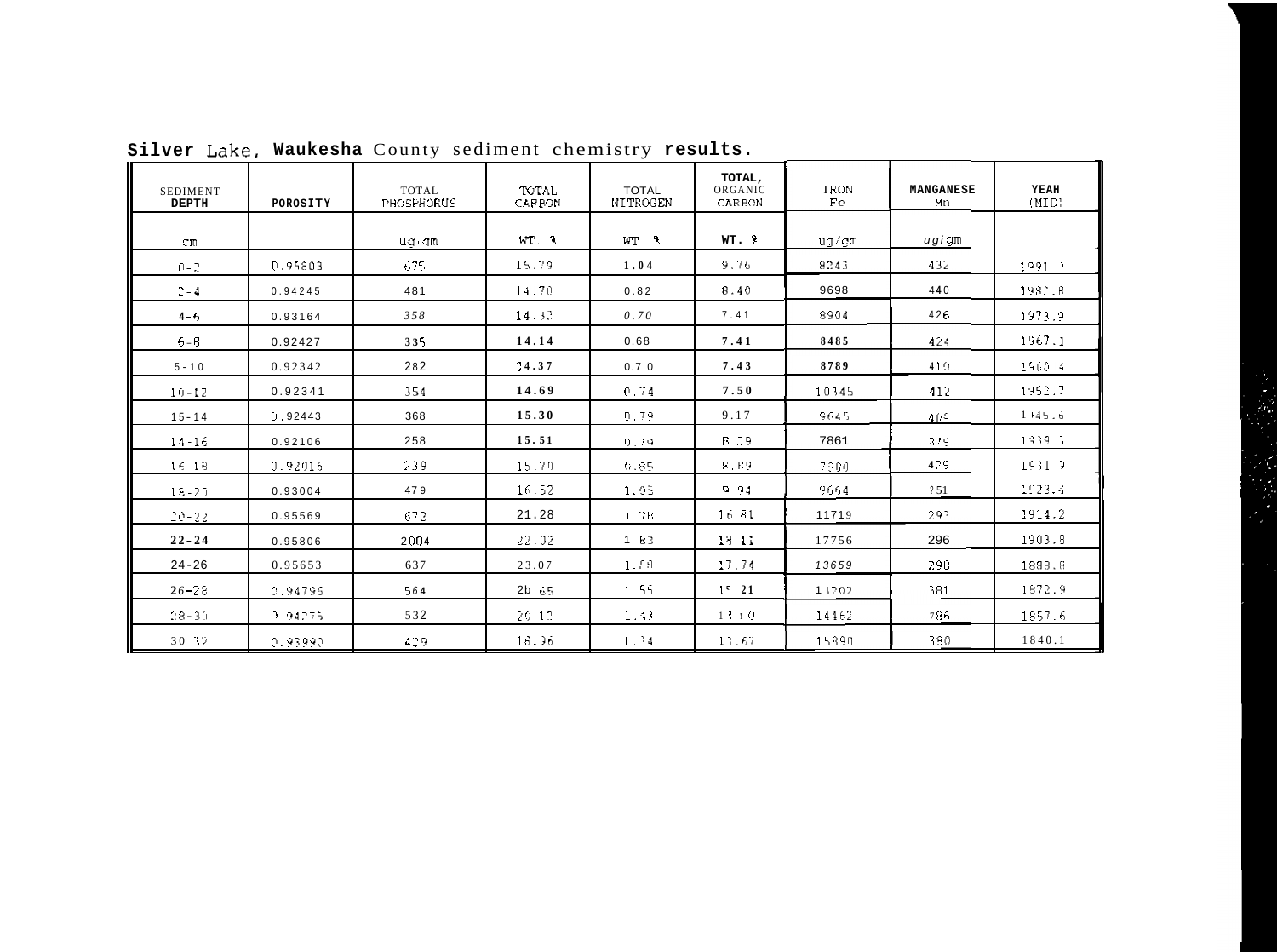| SEDIMENT<br>DEPTH | POROSITY | TOTAL<br><b>FHOSPHCRUS</b> | TOTAL<br>CARBON | TOTAL<br><b>NITROGEN</b> | TOTAL.<br>OEGANIC<br>CARBON | IRON<br>Fe | MANGANESE<br>Mr. | <b>YEAR</b><br>(MLD) |
|-------------------|----------|----------------------------|-----------------|--------------------------|-----------------------------|------------|------------------|----------------------|
| cm.               |          | ug/gm                      | WT. 9           | WT. 8                    | WT. &                       | uq/qm      | ug/gm            |                      |
| $32 - 34$         | 0.93427  | 506                        | 18.53           | 1.29                     | 12.49                       | 14706      | 338              | 1820                 |
| 34-36             | 0.93585  | 549                        | 18.38           | 1.32                     | 13.26                       | 16235      | 329.             | 1801                 |
| $36 - 38$         | 0.5437B  | 580                        | 20.31           | 1.60                     | 14.17                       | 14731      | 277              | 1783                 |
| $38 - 40$         | 0.92928  | 495                        | 17.98           | 1.16                     | 11.39                       | 12113      | 315              | 1762                 |
| $40 - 42$         | 0.94298  | 593.                       | 19.75           | 1.48                     | 14.40                       | 11987      | 273.             | 1745.                |
| $42 - 14$         | 0.92760  | 509                        | 18.70           | 1.16                     | 11.16                       | 9789       | 335.             | 1722                 |
| $44 - 46$         | 0.90523  | 386.                       | 16.61           | 0.09                     | 8.92                        | 7277       | 169.             | 1694                 |

Silver Lake, Waukesha County sediment chemistry results (Con't).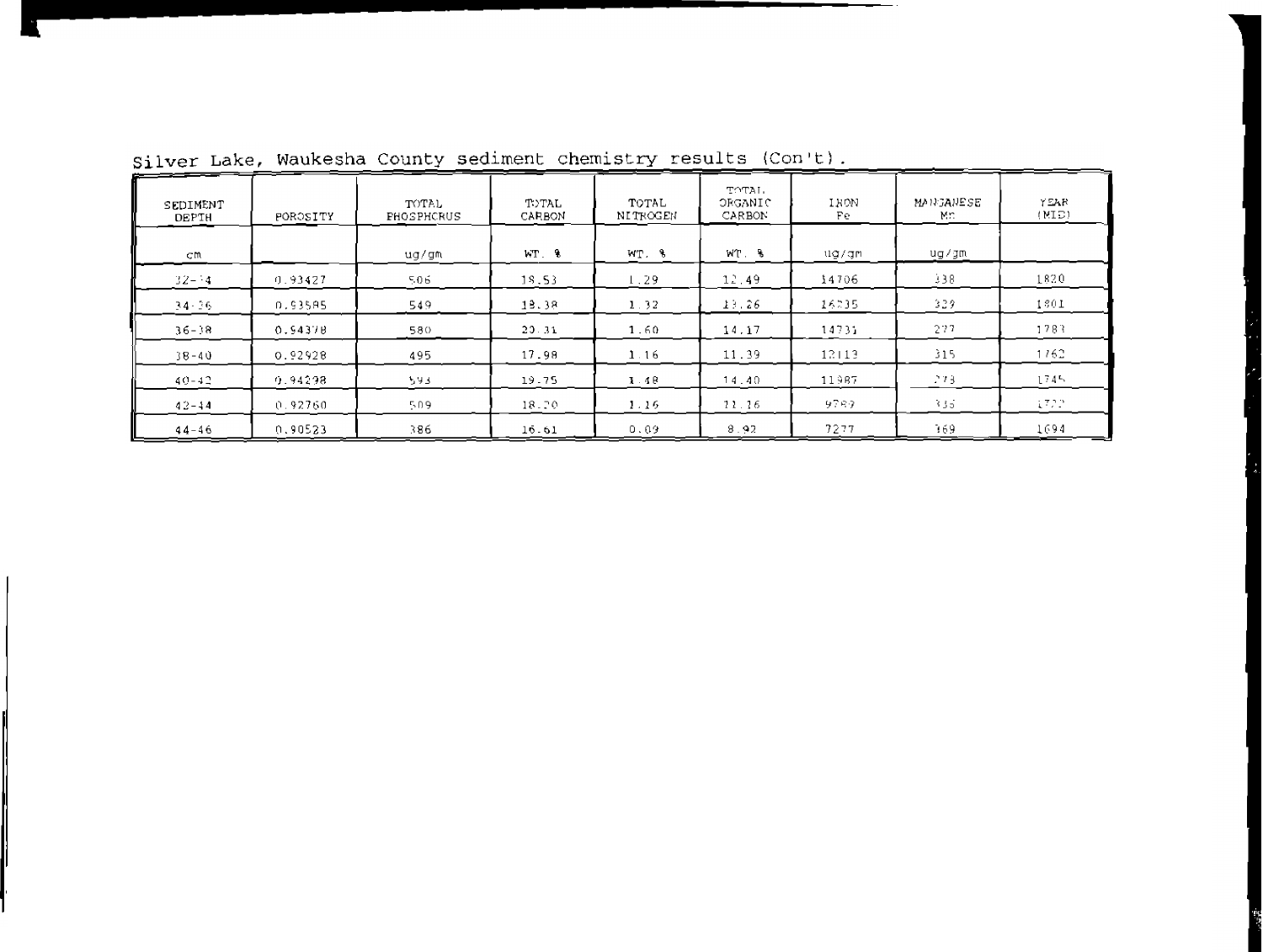| Silver<br>Lake,                | Waukesha                       | County   | sediment       | chemistry                  | results                        |
|--------------------------------|--------------------------------|----------|----------------|----------------------------|--------------------------------|
| <b>TYEMIOS</b><br><b>DEPTH</b> | Fe:P                           | Fe:P     | <b>THIPI</b>   | SEDINENT<br>ACCUN.<br>RATE | TOTAL<br>UIATOMS               |
| G                              |                                |          |                | aw/cwo/w6                  | valves/g<br>an Arp             |
| o<br>N                         | 5<br>i<br>H                    | $12 - 2$ | 1661.<br>ю     | 82010                      | ب<br>41e+08                    |
| $5 - 4$                        | 19.88                          | 1.8.1    | 1982.8         | 0.027                      | ⊷<br><b>52e+08</b>             |
| $\frac{4}{3}$                  | 20.9                           | 24.9     | 1973.9         | 0.047                      | 1.90++08                       |
| $\frac{9}{8}$                  | 20.0                           | 25.3     | 1967.1         | 95010                      | N<br>11e+08                    |
| $01 - 8$                       | $\overline{1}$<br>.<br>ح       | 31.2     | 1960.4         | 0.055                      | ш<br>27e+08                    |
| $10 - 12$                      | 25.1                           | 2.9.7    | 1952.7         | 0.044                      | $1.41$ $\leftrightarrow$ $19.$ |
| $12 - 14$                      | $\tilde{\tilde{\omega}}$<br>ō. | 2.6.2    | 1945.6         | 0.064                      | مبر<br>.49e+08                 |
| $14 - 16$                      | ŏ<br>œ                         | 30.5     | 1939.3         | 05.7                       | Ľ<br>$80 + 912$                |
| $16 - 18$                      | 18.4                           | 6.25     | 1931.9         | 0.048                      | ò.<br>81e+07                   |
| $18 - 20$                      | 97<br>.<br>∞                   | 20.2     | 1923<br>.<br>م | 039                        | 30+908                         |
| $20 - 22$                      | 40.0                           | 17.44    | 1914.2         | 0.023                      | J<br>$196+07$                  |
| 77-24                          | 44.8                           | o<br>O   | 1903.8         | 0.018                      | J,<br>85e+07                   |
| $24 - 26$                      | 46.5                           | 81.6     | 1888<br>.<br>œ | 0.012                      | ∸<br>$01 - 08$                 |
| $36 - 28$                      | $\tilde{\mathbf{z}}$<br>٠<br>م | 23.4     | 1872.9         | 0.020                      |                                |
| $28 - 30$                      | 37.5                           | 27.2     | 1857<br>.<br>O | 0.016                      | ٠<br>$45 + 01$                 |
| $30 - 32$                      | 41.8                           | 37.1     | 1840           | 0.017                      | 4.61e+07                       |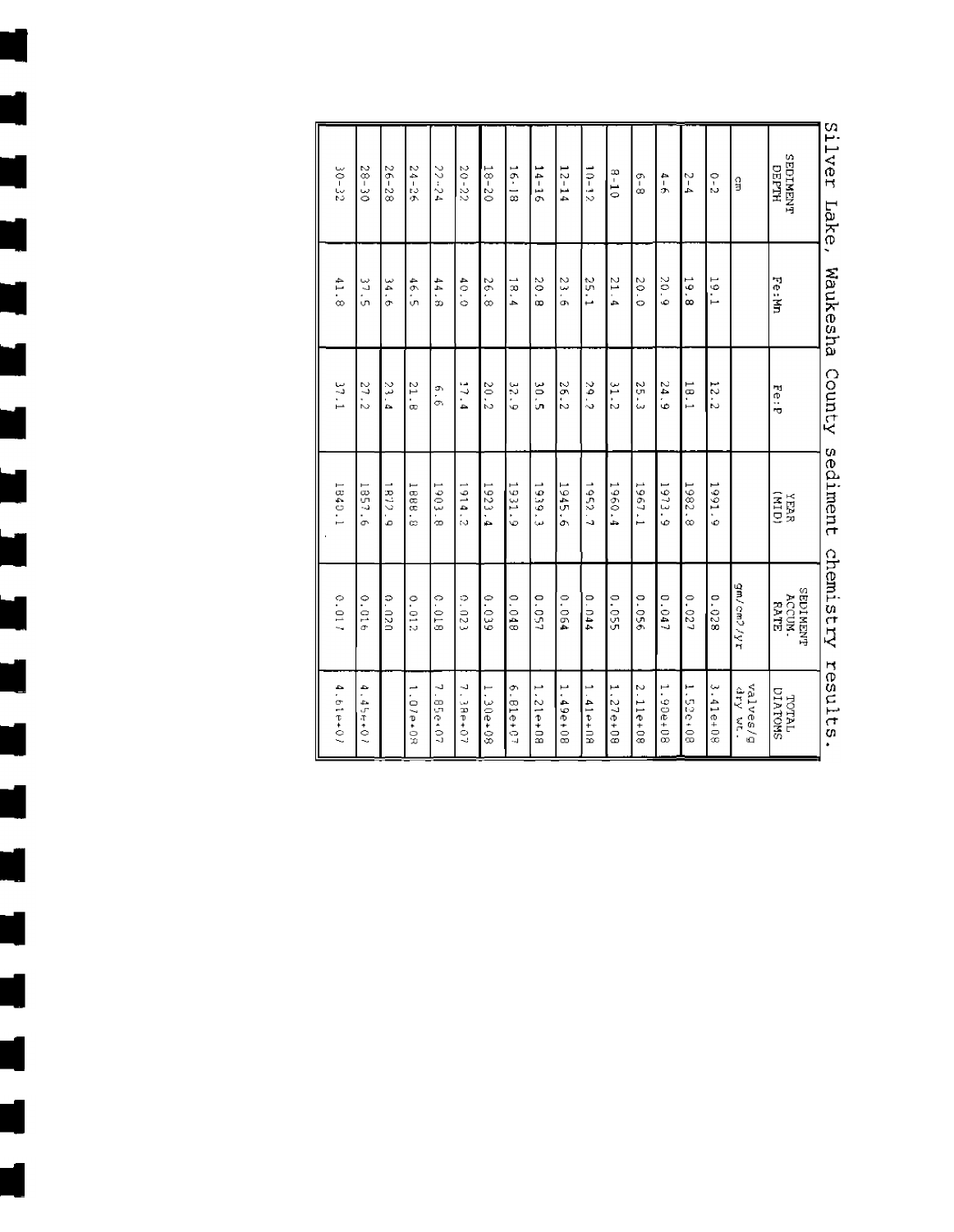| 6.56e+07             | 0.016                              | 1691       | 18.9          | 19.7     | 44 46                                 |
|----------------------|------------------------------------|------------|---------------|----------|---------------------------------------|
| 1.81e+08             | 910.0                              | 1729       | $\frac{1}{2}$ | 1.65     | $12 - 44$                             |
| 1.38e+08             | 0.016                              | 1745       | 20.2          | 43.1     | $(0 - 4)$                             |
| 1.08e+08             | 0.016                              | 2941       | 24.5          | 38.4     | $18 - 40$                             |
| $6.049 + 07$         | 0.016                              | 1783       | 55.4          | $53 - 1$ | 36-38                                 |
| 5.30e+07             | 0.016                              | INAI       | 9.95          | 49.4     | $34 - 36$                             |
| 3.460+07             | 0.016                              | 0281       | 0.62          | da<br>C  | $\mathbf{r}$ is a set of $\mathbf{r}$ |
| b/sasina<br>the vite | gm/cm2/yt                          |            |               |          | )<br>공                                |
| LATOTAL<br>LATON     | <b>THEM LOSS</b><br>ACCUM.<br>RATE | <b>ENR</b> | コウ            | Fe:Mn    | <b>TAGNIQSS</b><br><b>PEPTH</b>       |
|                      |                                    |            |               |          |                                       |

ل کا

Þ

D

 $\blacksquare$ 

 $\blacksquare$ 

Ŋ

Ŋ

Ŋ

Ļ

I

Silver Lake, Waukesha County sediment chemistry results (

 $\frac{1}{2}$